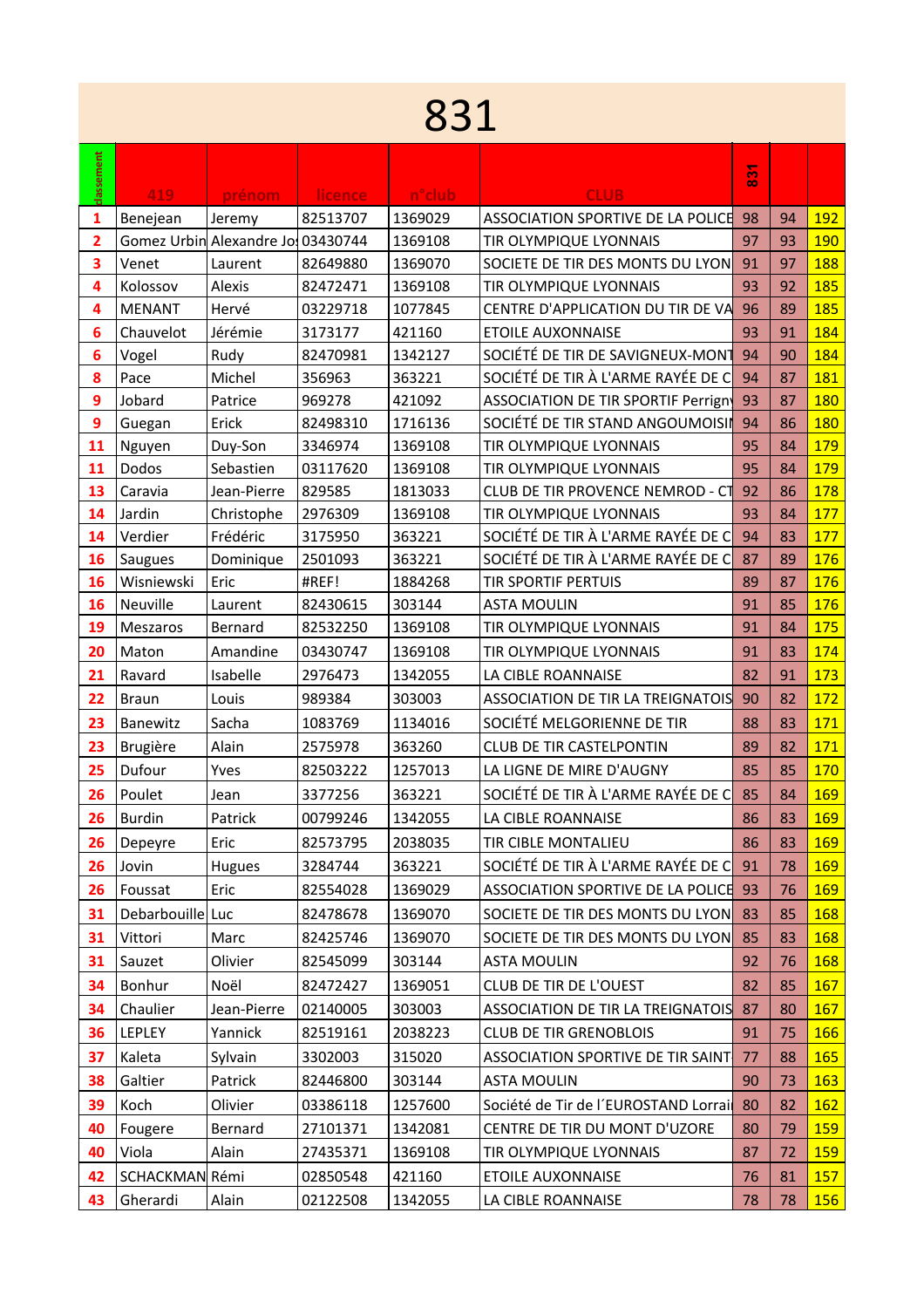| 43 | <b>Brenet</b>     | Philippe              | 2737354              | 421160  | <b>ETOILE AUXONNAISE</b>             | 92 | 64 | 156            |  |
|----|-------------------|-----------------------|----------------------|---------|--------------------------------------|----|----|----------------|--|
| 45 | MEI               | Nobert                |                      | 1342055 | LA CIBLE ROANNAISE                   | 79 | 76 | 155            |  |
| 45 | Bonhomme          | Gilles                | 2868103              | 471140  | SOCIÉTÉ DE TIR L'INDÉPENDANTE        | 89 | 66 | 155            |  |
| 47 | Gardet            | Jean-Paul             | 03111757             | 1342055 | LA CIBLE ROANNAISE                   | 57 | 93 | 150            |  |
| 48 | Michon            | Jean-Louis            | 2361267              | 303144  | <b>ASTA MOULIN</b>                   | 79 | 68 | 147            |  |
| 48 | Mialon            | Hervé                 | 237888               | 1342100 | SOCIETE DE TIR DES CADRES DE RESER   | 89 | 58 | 147            |  |
| 50 | RAMASSAMY Olivier |                       | 82630939             | 1369135 | SOCIETE TARARIENNE DE TIR            | 72 | 74 | 146            |  |
| 50 | Duvauchel         | Jean-Sébastid 2865105 |                      | 471128  | SOCIÉTÉ DE TIR DU CREUSOT            | 83 | 63 | 146            |  |
| 52 | Drobniak          | Philippe              | 82546058             | 1369108 | TIR OLYMPIQUE LYONNAIS               | 64 | 81 | 145            |  |
| 53 | Hube              | Edmond                | 344470               | 1342009 | TIR ANDREZIEUX BOUTHEON              | 66 | 78 | 144            |  |
| 54 | Bertrand          | Gérard                | 3332736              | 303144  | <b>ASTA MOULIN</b>                   | 91 | 50 | 141            |  |
| 55 | Derré             | Jan-Marc              | 82645965             | 303144  | <b>ASTA MOULIN</b>                   | 73 | 67 | 140            |  |
| 56 | <b>BOUCHARD</b>   | Eric                  | 3261408              | 1369135 | SOCIETE TARARIENNE DE TIR            | 80 | 59 | <b>139</b>     |  |
| 57 | Guenard           | Julien                | 3376054              | 471128  | SOCIÉTÉ DE TIR DU CREUSOT            | 64 | 74 | 138            |  |
| 57 | Bourgogne         | Roger                 | 82510229             | 303144  | <b>ASTA MOULIN</b>                   | 70 | 68 | <b>138</b>     |  |
| 59 | Scheers           | Jacky                 | 82586125             | 1342055 | LA CIBLE ROANNAISE                   | 75 | 58 | 133            |  |
| 60 | Bernard           | Christophe            | 82432896             | 363260  | <b>CLUB DE TIR CASTELPONTIN</b>      | 66 | 64 | 130            |  |
| 61 | Dupuy             | Jean-Michel           | 82547015             | 1342055 | LA CIBLE ROANNAISE                   | 73 | 54 | 127            |  |
| 62 | Charmet           | Jean-Marc             | 275813               | 1369050 | <b>CLUB DE TIR BEAUJOLAIS</b>        | 75 | 50 | 125            |  |
| 62 | Emonard           | Robert                | 3122000              | 471128  | SOCIÉTÉ DE TIR DU CREUSOT            | 81 | 44 | 125            |  |
| 64 | Illy              | Olivier               | 2791178              | 2038223 | <b>CLUB DE TIR GRENOBLOIS</b>        | 64 | 60 | 124            |  |
| 65 | Petesch           | Sébastien             | 81424404             | 1257600 | Société de Tir de l'EUROSTAND Lorrai | 55 | 67 | 122            |  |
| 66 | Rage              | <b>Bruno</b>          | 82431842             | 471128  | SOCIÉTÉ DE TIR DU CREUSOT            | 63 | 56 | 119            |  |
| 66 | Dhuyvetter        | Lionel                | 2427271              | 303144  | <b>ASTA MOULIN</b>                   | 64 | 55 | 119            |  |
| 66 | Guy               | <b>Bruce</b>          |                      | 303144  | <b>ASTA MOULIN</b>                   | 71 | 48 | 119            |  |
| 66 | Genaudy           | Martial               | 02916283             | 1342055 | LA CIBLE ROANNAISE                   | 82 | 37 | 119            |  |
| 70 | Geoffre           | Anthony               | 82729006             | 1369070 | SOCIETE DE TIR DES MONTS DU LYON     | 59 | 58 | 117            |  |
| 71 | Steiner           | Violette              | 0630044275   1813033 |         | CLUB DE TIR PROVENCE NEMROD - CT     | 87 | 24 | 111            |  |
| 72 | Camus             | Patrick               | 1083119              | 1342081 | CENTRE DE TIR DU MONT D'UZORE        | 49 | 61 | 110            |  |
| 73 | Coste             | Jean-louis            | 377752               | 363221  | SOCIÉTÉ DE TIR À L'ARME RAYÉE DE C   | 57 | 49 | <b>106</b>     |  |
| 74 | Villard           | <b>Bruno</b>          | 82540177             | 1369070 | SOCIETE DE TIR DES MONTS DU LYON     | 50 | 54 | 104            |  |
| 75 | <b>Briday</b>     | Simon                 | 82556342             | 1342055 | LA CIBLE ROANNAISE                   | 59 | 44 | 103            |  |
| 76 | Paire             | Christian             | 82433556             | 2038223 | <b>CLUB DE TIR GRENOBLOIS</b>        | 59 | 42 | <b>101</b>     |  |
| 77 | Trussardi         | Frédéric              | 82673145             | 1257600 | Société de Tir de l'EUROSTAND Lorrai | 64 | 36 | <b>100</b>     |  |
| 78 | Hubert            | Dominique             | 02976878             | 1342055 | LA CIBLE ROANNAISE                   | 46 | 52 | 98             |  |
| 79 | Quillard          | Jean-jacques 82481000 |                      | 471128  | SOCIÉTÉ DE TIR DU CREUSOT            | 57 | 38 | 95             |  |
| 80 | Seguin            | Clément               | 82522953             | 421160  | <b>ETOILE AUXONNAISE</b>             | 65 | 26 | 91             |  |
| 81 | Charton           | Olivier               | 03465822             | 471128  | SOCIÉTÉ DE TIR DU CREUSOT            | 44 | 46 | 90             |  |
| 82 | Thiery            | Thibaut               | 3462332              | 810335  | <b>TIR SPORTIF TROYEN</b>            | 40 | 38 | 78             |  |
| 83 | Tarrerias         | Rémi                  | 82624253             | 363025  | SOCIÉTÉ DE TIR DE CHABRELOCHE        | 29 | 31 | 60             |  |
| 84 | Bonavaron         | Bernard               | 2505730              | 1342124 | TIR DE L'OBSERVATOIRE DE SAINT-ÉTI   | 37 | 21 | 58             |  |
| 85 | Barriquand        | Jean-paul             | 82617144             | 1342055 | LA CIBLE ROANNAISE                   | 37 | 10 | 47             |  |
| 86 | Henrique          | Julien                | 3382466              | 363259  | TIR SPORTIF RIOMOIS                  | 24 | 22 | 46             |  |
| 87 | <b>Brot</b>       | Daniel                | 3315929              | 1342009 | TIR ANDREZIEUX BOUTHEON              | 21 | 20 | 41             |  |
| 88 | <b>MURA</b>       | Cécilia               | 82694195             | 1342055 | LA CIBLE ROANNAISE                   | 12 | 13 | 25             |  |
| 89 | Ollier            | Martial               | 82723528             | 363025  | SOCIÉTÉ DE TIR DE CHABRELOCHE        |    |    | $\overline{0}$ |  |
| 89 | Dancer            | Armand                | 00700289             | 421160  | <b>ETOILE AUXONNAISE</b>             |    |    | $\overline{0}$ |  |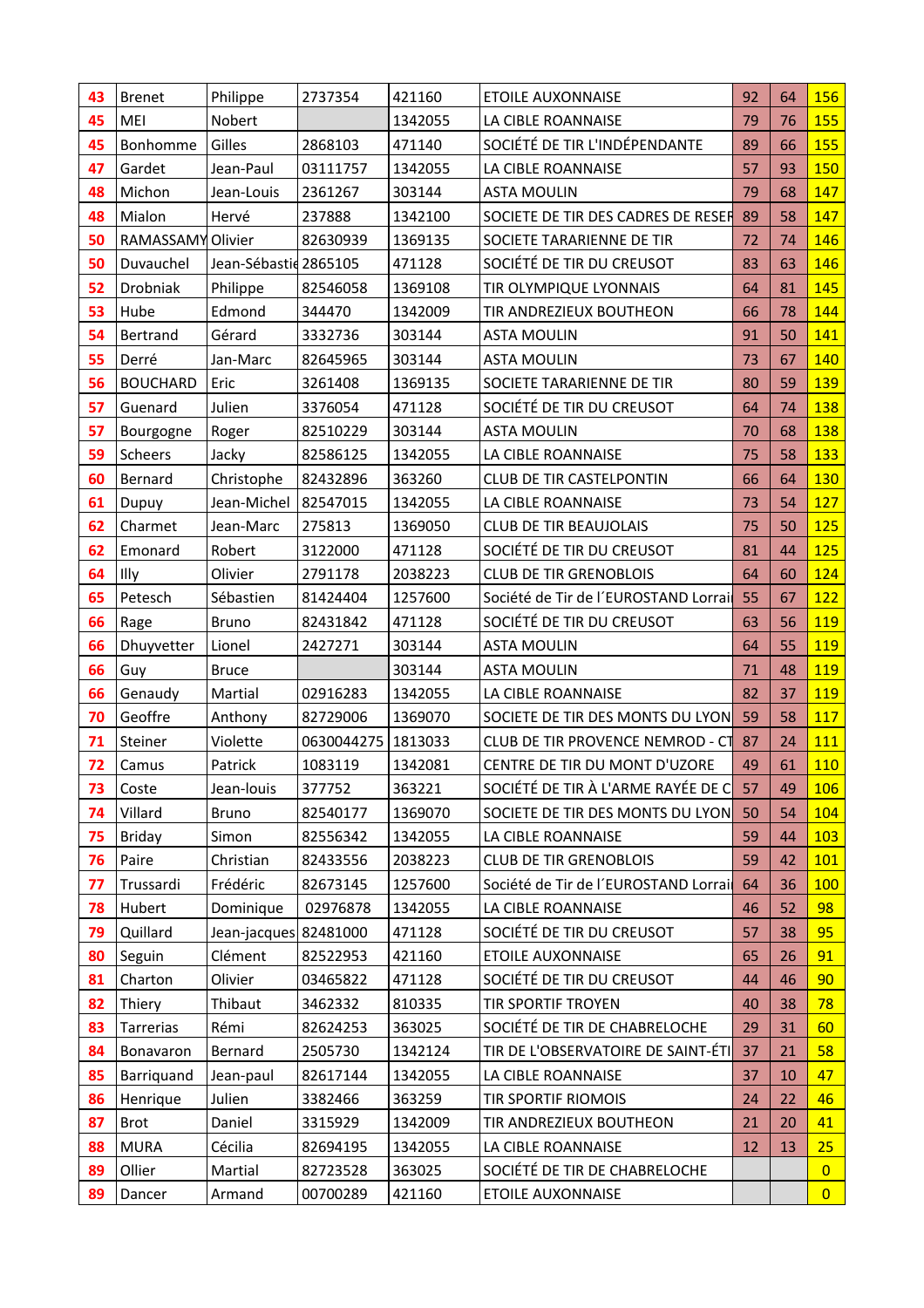| 89 | Perrier             | Michel                 |          | 1342055 | LA CIBLE ROANNAISE                       | $\overline{0}$ |
|----|---------------------|------------------------|----------|---------|------------------------------------------|----------------|
| 89 | <b>KOPP</b>         | Marine                 | 82713017 | 1369070 | SOCIETE DE TIR DES MONTS DU LYON         | $\overline{0}$ |
| 89 | Guyot               | Johanny                | 82656209 | 1786065 | AMICALE SPORTIVE DE TIR NEUVILLOI        | $\overline{0}$ |
| 89 | Dulaquais           | Arnaud                 | 82547637 | 303144  | <b>ASTA MOULIN</b>                       | $\overline{0}$ |
| 89 | Alvarez             | Franck                 | 2882084  | 1342055 | LA CIBLE ROANNAISE                       | $\overline{0}$ |
| 89 | Guyot               | cédric                 | 82736391 | 1786065 | AMICALE SPORTIVE DE TIR NEUVILLOI        | $\overline{0}$ |
| 89 | Prevost             | Jean                   | 82522581 | 2026003 | TIR SPORTIF BEAUMONTOIS                  | $\overline{0}$ |
| 89 | LAURAIN             | Denis                  | 03283595 | 2038223 | <b>CLUB DE TIR GRENOBLOIS</b>            | $\overline{0}$ |
| 89 | Chevalier           | Guy                    | 82595487 | 1342055 | LA CIBLE ROANNAISE                       | $\overline{0}$ |
| 89 | Carteron            | Daniel                 | 82483405 | 303144  | <b>ASTA MOULIN</b>                       | $\overline{0}$ |
| 89 | Murat               | Olivier                | 82424871 | 1342055 | LA CIBLE ROANNAISE                       | $\overline{0}$ |
| 89 | Vernusse            | Bernard                | 82492426 | 1342055 | LA CIBLE ROANNAISE                       | $\overline{0}$ |
| 89 | Gerentes            | Claude                 | 2599548  | 1342055 | LA CIBLE ROANNAISE                       | $\overline{0}$ |
| 89 | Foucher             | Eric                   | 873217   | 1369055 | <b>ASSOCIATION SPORTIVE CALUIRE-ET-0</b> | $\overline{0}$ |
| 89 | Martin              | Frederic               | 03417821 | 1094063 | ASSOCIATION SPORTIVE DES CHEMIN          | $\overline{0}$ |
| 89 | Quesada             | Michaël                | 82588263 | 2026003 | TIR SPORTIF BEAUMONTOIS                  | $\overline{0}$ |
| 89 | Grisard             | Maurice                | 03263402 | 2026215 | U.G.A.P. Section Tir                     | $\overline{0}$ |
| 89 | Kopp                | Jean-Christon 82687252 |          | 1369070 | SOCIETE DE TIR DES MONTS DU LYON         | $\overline{0}$ |
| 89 | Chaize              | Vincent                | 3218521  | 1342055 | LA CIBLE ROANNAISE                       | $\overline{0}$ |
| 89 | Pertuiset           | Jérôme                 | 82463742 | 906001  | TIR CLUB DES VALLEES                     | $\overline{0}$ |
| 89 | Dureuil             | Patrice                | 8251971  | 471125  | LES CHEVALIERS DE L'ARQUEBUSE            | $\overline{0}$ |
| 89 | Moreau              | Frederic               | 82659405 | 421092  | ASSOCIATION DE TIR SPORTIF Perrign       | $\overline{0}$ |
| 89 | Pognant             | Mickael                | 3158000  | 471128  | SOCIÉTÉ DE TIR DU CREUSOT                | $\overline{0}$ |
| 89 | Trinquet            | Jean                   | 3377636  | 303144  | <b>ASTA MOULIN</b>                       | $\overline{0}$ |
| 89 | Carlotti            | Arnaud                 | 3455912  | 1369050 | <b>CLUB DE TIR BEAUJOLAIS</b>            | $\overline{0}$ |
| 89 | Moudin              | Jackie                 | 3233809  | 1342140 | LES ARQUEBUSIERS DE SAINT-CHAMO          | $\overline{0}$ |
| 89 | Vaucanson           | Hubert                 | 524997   | 1342100 | SOCIETE DE TIR DES CADRES DE RESER       | $\overline{0}$ |
| 89 | Caney               | Quentin                | 82548797 | 471128  | SOCIÉTÉ DE TIR DU CREUSOT                | $\overline{0}$ |
| 89 | Guyon               | Loic                   | 3476309  | 1342055 | LA CIBLE ROANNAISE                       | $\overline{0}$ |
| 89 | RICHARD             | Jean Charles           |          | 1342055 | LA CIBLE ROANNAISE                       | $\overline{0}$ |
| 89 | Grangé              | Jean-Michel            | 82673227 | 741249  | A.J.S. - Association Sport et Jeunesse   | $\overline{0}$ |
| 89 |                     |                        |          |         |                                          | $\overline{0}$ |
| 89 | Richefort           | Philippe               | 3451904  | 1786065 | AMICALE SPORTIVE DE TIR NEUVILLOI        | $\overline{0}$ |
| 89 | Thonier             | Mathias                | 2982153  | 303144  | <b>ASTA MOULIN</b>                       | $\overline{0}$ |
| 89 | Robert              | Jean-François 3377634  |          | 303144  | <b>ASTA MOULIN</b>                       | $\overline{0}$ |
| 89 | Guillot             | Daniel                 | 3412268  | 303144  | <b>ASTA MOULIN</b>                       | $\overline{0}$ |
| 89 | Guillot             | Corentin               | 03477941 | 303144  | <b>ASTA MOULIN</b>                       | $\overline{0}$ |
| 89 | Seychal             | Aurelien               | 3185306  | 1342081 | CENTRE DE TIR DU MONT D'UZORE            | $\overline{0}$ |
| 89 | Dietrich            | Thierry                | 82448464 | 1369158 | CERCLE DES AMIS DU TIR SPORTIF (CA       | $\overline{0}$ |
| 89 | <b>MASSON</b>       | Valérie                | 82728163 | 2038223 | <b>CLUB DE TIR GRENOBLOIS</b>            | $\overline{0}$ |
| 89 | Revil-Baudari Nadia |                        | 82714843 | 2038223 | <b>CLUB DE TIR GRENOBLOIS</b>            | $\overline{0}$ |
| 89 | Eveno               | Pierre                 | 03117567 | 2038223 | <b>CLUB DE TIR GRENOBLOIS</b>            | $\overline{0}$ |
| 89 | Bach                | Michel                 | 3462350  | 1342055 | LA CIBLE ROANNAISE                       | $\overline{0}$ |
| 89 | Mieszczak           | Jean-Luc               | 82547026 | 1342055 | LA CIBLE ROANNAISE                       | $\overline{0}$ |
| 89 | Rolle               | Philippe               | 82707658 | 1342055 | LA CIBLE ROANNAISE                       | $\overline{0}$ |
|    |                     |                        |          |         |                                          |                |
| 89 | Giraud              | Guillaume              | 2384439  | 1342055 | LA CIBLE ROANNAISE                       | $\overline{0}$ |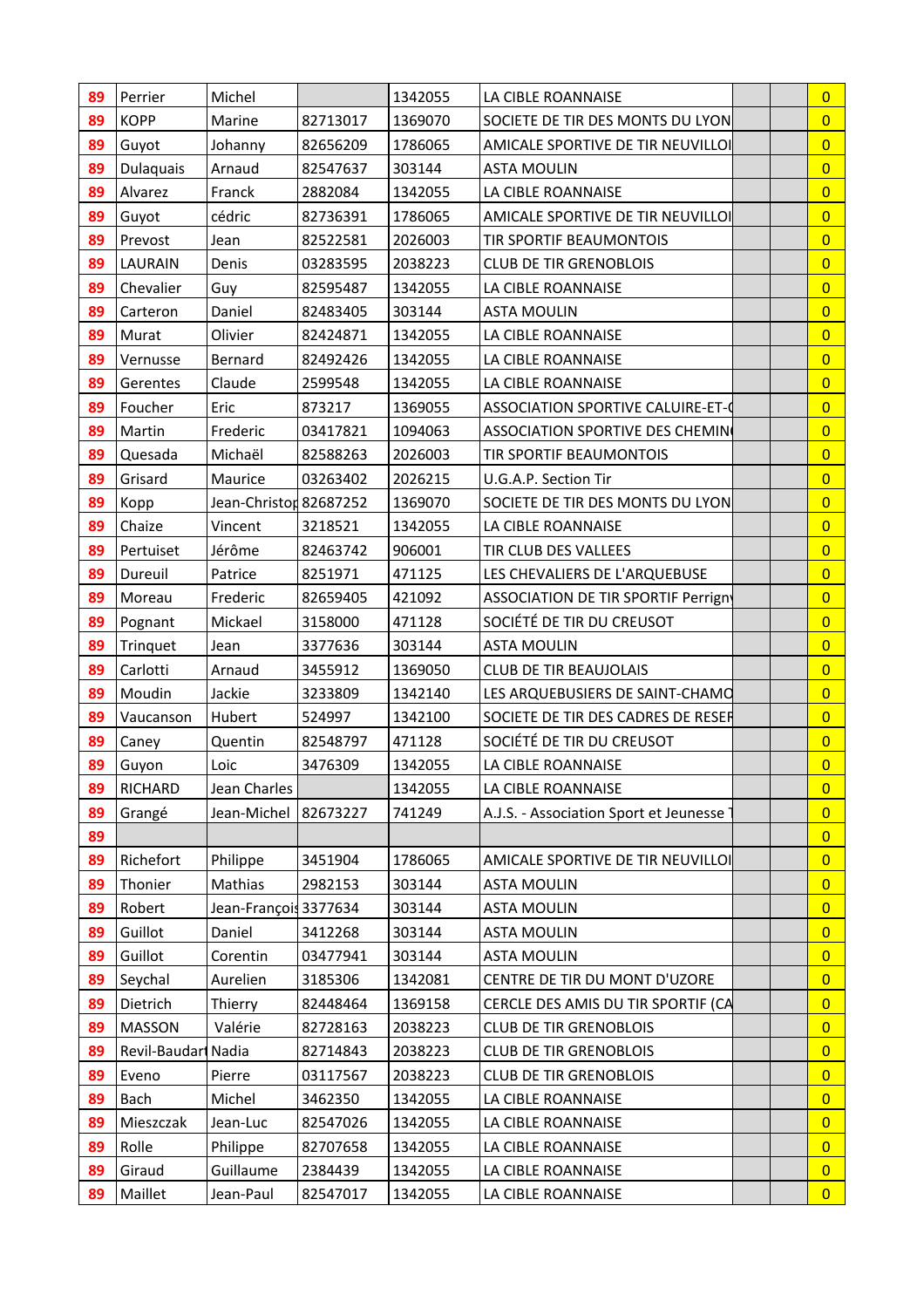| 89 | Poitoux   | Jean-Marc            | 03342410 | 1342055 | LA CIBLE ROANNAISE                 | $\overline{0}$ |  |
|----|-----------|----------------------|----------|---------|------------------------------------|----------------|--|
| 89 | Coupe     | Jean-Michel          | 03344542 | 1342055 | LA CIBLE ROANNAISE                 | $\overline{0}$ |  |
| 89 | Michelet  | Walter               | 82601116 | 471125  | LES CHEVALIERS DE L'ARQUEBUSE      | $\overline{0}$ |  |
| 89 | Chevalier | Jean-Paul            | 807110   | 1369016 | <b>LUGDUNUM TIR</b>                | $\overline{0}$ |  |
| 89 | Carretero | Longino              | 82579691 | 363221  | SOCIÉTÉ DE TIR À L'ARME RAYÉE DE C | $\overline{0}$ |  |
| 89 | Salaun    | Hervé                | 82643315 | 363221  | SOCIÉTÉ DE TIR À L'ARME RAYÉE DE C | $\overline{0}$ |  |
| 89 | STEINER   | Julien               | 82624745 | 1342127 | SOCIÉTÉ DE TIR DE SAVIGNEUX-MONT   | $\overline{0}$ |  |
| 89 | Lejeune   | Pierre               | 1090149  | 471128  | SOCIÉTÉ DE TIR DU CREUSOT          | $\overline{0}$ |  |
| 89 | Trambouze | Eric                 | 2371297  | 1369144 | SOCIÉTÉ DE TIR SPORTIF DE LYON     | $\overline{0}$ |  |
| 89 | Dutertre  | Emilien              | 2979698  | 1369135 | SOCIETE TARARIENNE DE TIR          | $\overline{0}$ |  |
| 89 | Couzinou  | Lucie                | 82546537 | 1369108 | TIR OLYMPIQUE LYONNAIS             | $\overline{0}$ |  |
| 89 | Mallet    | Lionel-Armar 2595397 |          | 1813137 | <b>VITROLLES SPORT TIR</b>         | $\overline{0}$ |  |
| 89 |           |                      |          |         |                                    | $\overline{0}$ |  |
| 89 |           |                      |          |         |                                    | $\overline{0}$ |  |
| 89 |           |                      |          |         |                                    | $\overline{0}$ |  |
| 89 |           |                      |          |         |                                    | $\overline{0}$ |  |
| 89 |           |                      |          |         |                                    | $\overline{0}$ |  |
| 89 |           |                      |          |         |                                    | $\overline{0}$ |  |
| 89 |           |                      |          |         |                                    | $\overline{0}$ |  |
| 89 |           |                      |          |         |                                    | $\overline{0}$ |  |
| 89 |           |                      |          |         |                                    | $\overline{0}$ |  |
| 89 |           |                      |          |         |                                    | $\overline{0}$ |  |
| 89 |           |                      |          |         |                                    | $\overline{0}$ |  |
| 89 |           |                      |          |         |                                    | $\overline{0}$ |  |
| 89 |           |                      |          |         |                                    | $\overline{0}$ |  |
| 89 |           |                      |          |         |                                    | $\overline{0}$ |  |
| 89 |           |                      |          |         |                                    | $\overline{0}$ |  |
| 89 |           |                      |          |         |                                    | $\overline{0}$ |  |
| 89 |           |                      |          |         |                                    | $\overline{0}$ |  |
| 89 |           |                      |          |         |                                    | $\overline{0}$ |  |
| 89 |           |                      |          |         |                                    | $\overline{0}$ |  |
| 89 |           |                      |          |         |                                    | $\overline{0}$ |  |
| 89 |           |                      |          |         |                                    | $\overline{0}$ |  |
| 89 |           |                      |          |         |                                    | $\overline{0}$ |  |
| 89 |           |                      |          |         |                                    | $\overline{0}$ |  |
| 89 |           |                      |          |         |                                    | $\overline{0}$ |  |
| 89 |           |                      |          |         |                                    | $\overline{0}$ |  |
| 89 |           |                      |          |         |                                    | $\overline{0}$ |  |
| 89 |           |                      |          |         |                                    | $\overline{0}$ |  |
| 89 |           |                      |          |         |                                    | $\overline{0}$ |  |
| 89 |           |                      |          |         |                                    | $\overline{0}$ |  |
| 89 |           |                      |          |         |                                    | $\overline{0}$ |  |
| 89 |           |                      |          |         |                                    | $\overline{0}$ |  |
| 89 |           |                      |          |         |                                    | $\overline{0}$ |  |
| 89 |           |                      |          |         |                                    | $\overline{0}$ |  |
| 89 |           |                      |          |         |                                    | $\overline{0}$ |  |
| 89 |           |                      |          |         |                                    | $\overline{0}$ |  |